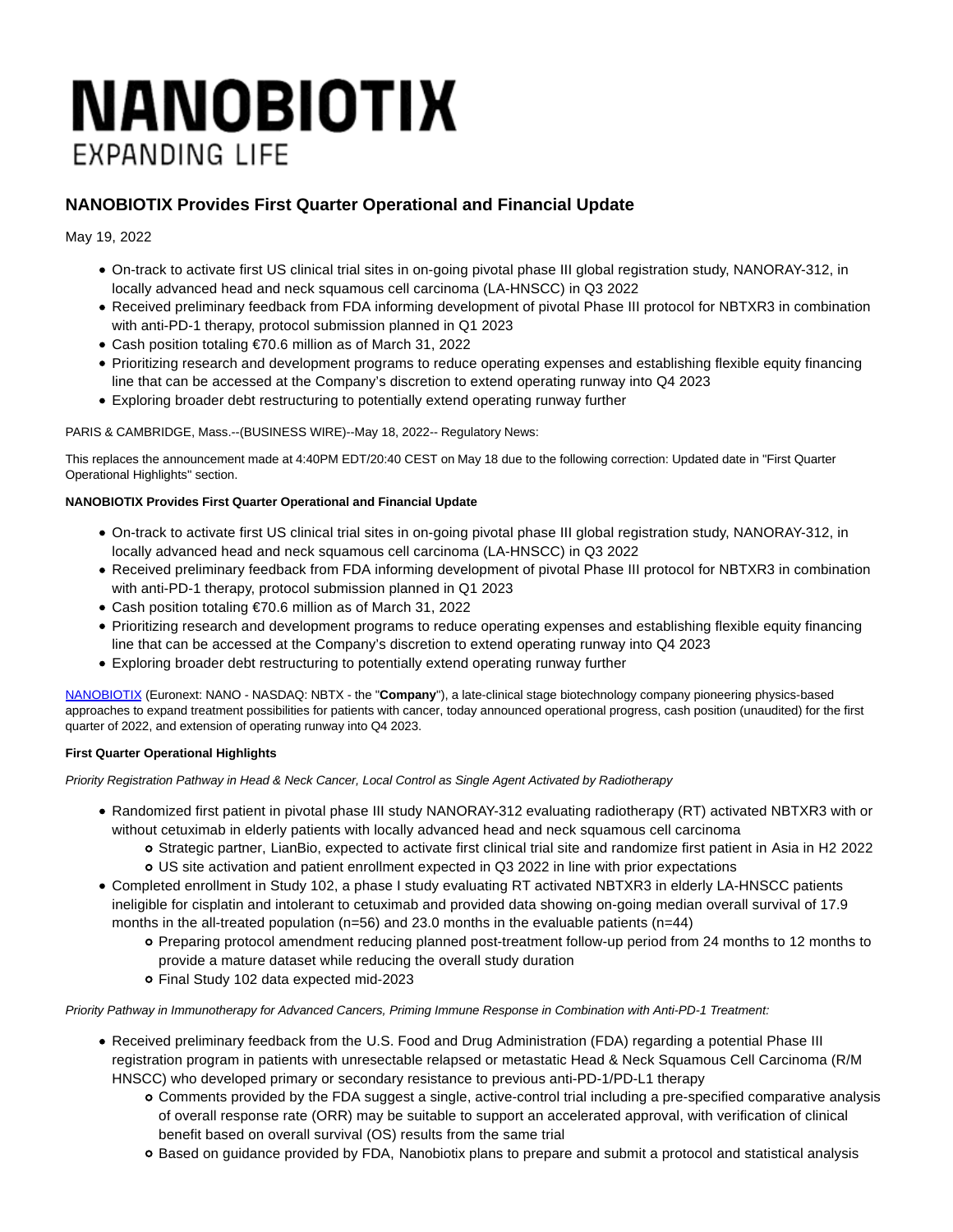plan for review in Q1 2023

- Expansion Phase added to Study 1100 evaluating NBTXR3 in combination with anti-PD-1 therapy in three cohorts, including one cohort focused on R/M HNSCC patients that are resistant to prior anti-PD-(L)-1 therapy
	- Update expected on Study 1100 in Q4 2022

Expanding NBTXR3 Opportunity, Collaborating with World-Class Partners to Validate Tumor-Agnostic, Combination-Agnostic Therapeutic Profile:

- Published data from a preclinical study conducted in collaboration between The University of Texas MD Anderson Cancer Center (MD Anderson) in the in the Journal of Nanobiotechnology showing that adding NBTXR3 to a combination of radiotherapy, anti-PD-1, and anti-CTLA-4 produced significant antitumor effects against both primary and secondary tumors, improved the mouse survival rate from 0 to 50%, and induced long term antitumor memory, further supporting the hypothesis that the potential immune priming effects of NBTXR3 extends beyond anti-PD-1.
- Researchers from MD Anderson published peer-reviewed clinical case study reporting preliminary data on the firstin-human administration of NBTXR3 for the treatment of pancreatic cancer not eligible for surgery, demonstrating feasibility with no treatment-related toxicity
	- Determination of recommended phase II dose for NBTXR3 in pancreatic cancer expected in H2 2022

"During the first quarter of 2022, we made significant progress in advancing our priority development programs. Having already provided clinical validation of the novel, physics-based MoA of NBTXR3 in soft tissue sarcoma, showed the potential survival benefit as a monotherapy in head and neck cancer, replicated the high response rate across multiple cancer types, and reported data suggesting the potential to combine with and expand the benefits of checkpoint inhibitors to more patients, we remain steadfast in our conviction that NBTXR3 has the potential to radically impact the future of cancer care for millions of patients," said Laurent Levy, co-founder and chairman of the executive board of Nanobiotix. "To ensure this fundamental value as we continue to see unprecedented deterioration in the capital markets, we are taking proactive steps to adjust our cost structure, reduce spend, and focus our operational activities on building a head and neck franchise. We believe that by beginning with single agent approval in locally advanced head and neck cancer and expanding through combinations across treatment modalities will create a model that can be replicated across solid tumor indications, improving patient outcomes and driving significant value to shareholders."

#### **Prioritizing Registration Programs and Reducing Operating Expenses**

Nanobiotix is pursuing various initiatives to reduce operating costs while maintaining targeted research efforts focused on the continued execution of its pivotal phase III study in LA-HNSCC, the continuation of I/O combination Study 1100, and the development of a registration pathway in I/O combination therapy while leveraging its on-going strategic collaboration with MD Anderson to validate the feasibility of future development opportunities. In prioritizing late-stage programs and strategic collaborations, the company plans to deprioritize direct funding in several areas, including:

- **Modifying or postponing additional company-sponsored clinical trials**, including planned amendments to Study 102 reducing follow-up time from 24 to 12 months and postponement of post-marketing studies previously planned in soft tissue sarcoma
- **Reducing on-going and previously planned preclinical research**, including development activities related to the Company's subsidiary, Curadigm
- **Adjusting planned manufacturing activities to support revised preclinical and clinical development activities**
- **Adapting infrastructure**, including reducing satellite office facilities and implementing a temporary hiring-freeze

These initiatives are expected to reduce the Company's cash burn by approximately €12-15 million, which will be reflected in Nanobiotix' financial outlook for 2022 and 2023.

#### **First Quarter Financial Updates**

Nanobiotix reported cash, cash equivalents, and short-term investments totaling €70.6 million as of March 31, 2022, compared to €83.9M as of December 31, 2021. To supplement its financial resources, Nanobiotix has established an equity financing line with Kepler Cheuvreux. This line of financing will provide optionality and create near-term flexibility, if needed, as the company continues efforts to reduce operating expenses and, potentially, restructure its existing debt facilities. Based on the current operating plan and financial projections, Nanobiotix anticipates that the available capital will fund its operations into, at least, the fourth quarter of 2023.

#### Implementing Equity Line Financing to Strengthen Financial Flexibility

In accordance with the terms of this agreement, Kepler Cheuvreux committed to underwrite up to 5,200,000 shares representing, for information purposes, an issued amount of approximately €25m<sup>1</sup>, over a maximum timeframe of 24 months, provided the contractual conditions are met. Should Nanobiotix choose to use this facility, the shares will be issued based on the volume-weighted average share price on Euronext: Paris for the two trading days prior to issuance, minus a maximum discount 5.0%. In addition to controlling if and when to access capital, including consideration of current share valuation, Nanobiotix has guaranteed access to capital to fund operations along with control over potential dilution despite any sustained turbulence in the broader market, while retaining the right to suspend the implementation of the equity line or terminate this agreement at any time, free of charge.

Agreements have been set up based on and in accordance with the 21<sup>st</sup> resolution from the annual shareholders meeting of April 28, 2021. Should Nanobiotix choose to use this facility, the number of shares issued under this agreement and admitted to trading will be disclosed on the Company's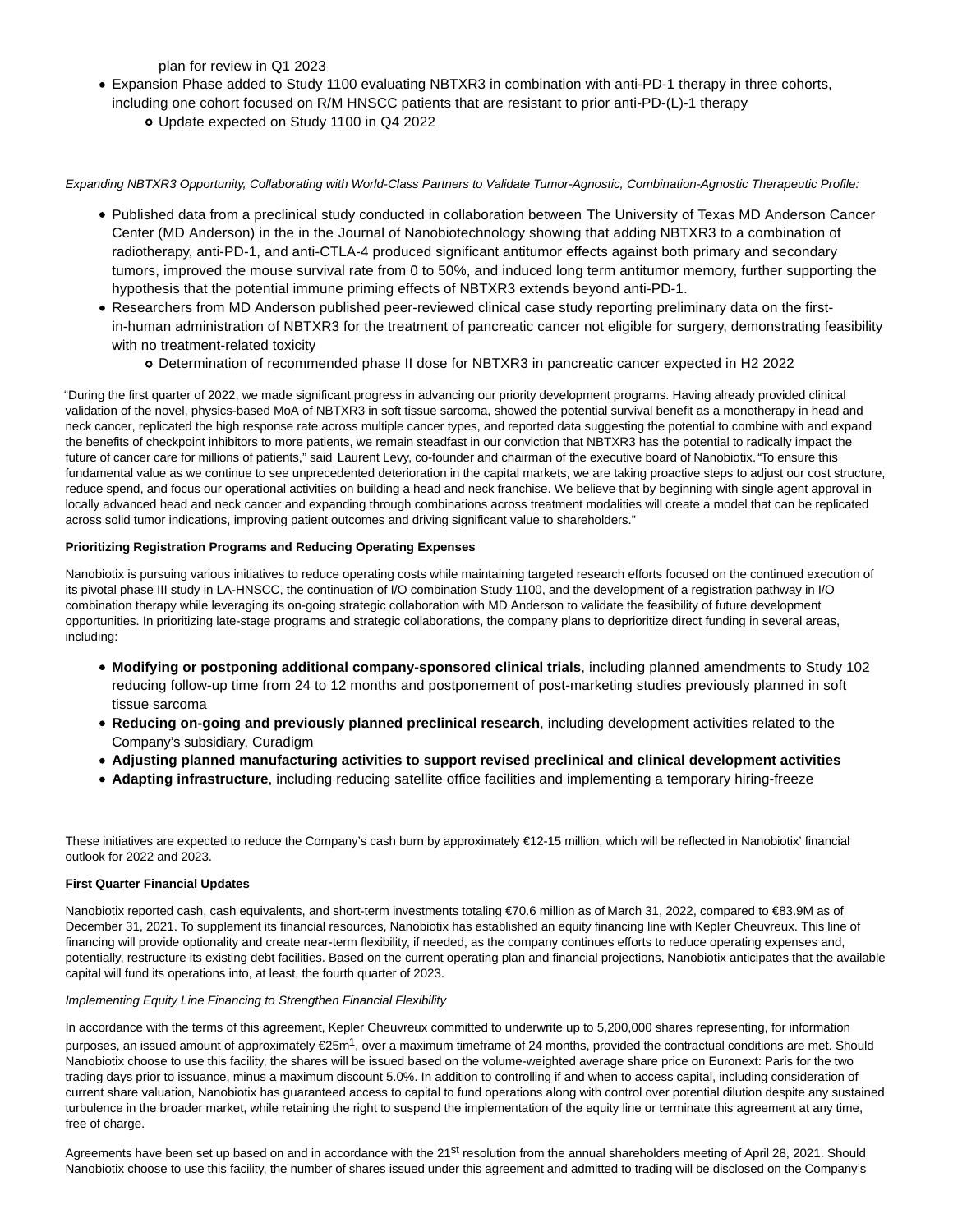website. In accordance with the provisions of the General Regulations of the French Financial Markets Authority ("AMF"), this financial operation will not be subject to a prospectus requiring a visa from the AMF.

If this financing line were to be fully used with the issue of 5,200,000 shares, a shareholder holding 1.00% of the capital of Nanobiotix before it is set up, would see their stake reduced to 0.87% of the capital on an undiluted basis and to 0.84% of the capital on a fully diluted basis.

This operation was advised and structured by Vester Finance. Kepler Cheuvreux is the sole underwriter of the facility and is not expected to maintain ownership of any shares issued in conjunction with the equity line.

#### **Conference Call and Webcast**

Nanobiotix will host a conference call and live audio webcast on Thursday, May 19, 2022, at 2:00 PM CET/8:00 AM EDT, prior to the open of the US market. During the call, Laurent Levy, chief executive officer, and Bart Van Rhijn, chief financial officer, will briefly review the Company's first quarter results and provide an update on business activities before taking questions from analysts and investors. Investors are invited to email their questions in advance t[o investors@nanobiotix.com.](mailto:investors@nanobiotix.com)

Details for the call are as follows:

Live (US/Canada): + 16467413167 Live France: + 33170700781 Live (international): + 44 (0) 2071 928338 Conference ID: 7795306

A live webcast of the call may be accessed by visiting news and events page in the investors section of the company's website at [www.nanobiotix.com.](https://cts.businesswire.com/ct/CT?id=smartlink&url=http%3A%2F%2Fwww.nanobiotix.com&esheet=52724169&newsitemid=20220518006192&lan=en-US&anchor=www.nanobiotix.com&index=2&md5=4e2207fb53ee4bd52d5471f2e959cbf5) A replay of the webcast will be available shortly after the conclusion of the call and will be archived on the company's website for 90 days.

#### **2022 Financial Agenda**

- June 23, 2022 Annual General Meeting, Paris, France
- September 7, 2022 2022 Half-Year Corporate and Financial Update
- November 9, 2022 Third Quarter 2022 Corporate and Financial Update

#### **About NBTXR3**

NBTXR3 is a novel, potentially first-in-class oncology product composed of functionalized hafnium oxide nanoparticles administered via one-time intratumoral injection and activated by radiotherapy. The product candidate's physical mechanism of action (MoA) is designed to induce significant tumor cell death in the injected tumor when activated by radiotherapy, subsequently triggering adaptive immune response and long-term anti-cancer memory. Given the physical MoA, Nanobiotix believes that NBTXR3 could be scalable across any solid tumor that can be treated with radiotherapy and across any therapeutic combination, particularly immune checkpoint inhibitors.

#### **About NANOBIOTIX**

 $\overline{\phantom{a}}$  , where  $\overline{\phantom{a}}$  , where  $\overline{\phantom{a}}$  ,  $\overline{\phantom{a}}$  ,  $\overline{\phantom{a}}$  ,  $\overline{\phantom{a}}$  ,  $\overline{\phantom{a}}$  ,  $\overline{\phantom{a}}$  ,  $\overline{\phantom{a}}$  ,  $\overline{\phantom{a}}$  ,  $\overline{\phantom{a}}$  ,  $\overline{\phantom{a}}$  ,  $\overline{\phantom{a}}$  ,  $\overline{\phantom{a}}$  ,  $\overline{\phantom{a}}$  ,

Nanobiotix is a late-stage clinical biotechnology company pioneering disruptive, physics-based therapeutic approaches to revolutionize treatment outcomes for millions of patients; supported by people committed to making a difference for humanity. The company is leveraging its proprietary nanoparticle platform, including its lead product candidate, radiotherapy activated NBTXR3, to develop a pipeline of therapeutic options designed to enhance local and systemic control of solid tumors with an initial focus on the treatment of head and neck cancers.

For more information about Nanobiotix, visit us at [www.nanobiotix.com o](https://cts.businesswire.com/ct/CT?id=smartlink&url=http%3A%2F%2Fwww.nanobiotix.com&esheet=52724169&newsitemid=20220518006192&lan=en-US&anchor=www.nanobiotix.com&index=3&md5=7a7a67b16f73708aa18820777ddd2c65)r follow us on [LinkedIn a](https://cts.businesswire.com/ct/CT?id=smartlink&url=http%3A%2F%2Fwww.linkedin.com%2Fcompany%2Fnanobiotix&esheet=52724169&newsitemid=20220518006192&lan=en-US&anchor=LinkedIn&index=4&md5=d20856fbc82fd5c70399817740bafc5f)n[d Twitter.](https://cts.businesswire.com/ct/CT?id=smartlink&url=http%3A%2F%2Fwww.twitter.com%2Fnanobiotix&esheet=52724169&newsitemid=20220518006192&lan=en-US&anchor=Twitter&index=5&md5=03fbeda8c7b5c8d764d664d3b308347f)

#### **Disclaimer**

This press release contains certain "forward-looking" statements within the meaning of applicable securities laws, including the Private Securities Litigation Reform Act of 1995. Forward-looking statements may be identified by words such as "at this time," "anticipate," "believe," "expect," "intend," "on track," "plan," "scheduled," and "will," or the negative of these and similar expressions. These forward-looking statements, which are based on our management's current expectations and assumptions and on information currently available to management, include statements about the timing and progress of clinical trials, the timing of our presentation of data, the results of our preclinical and clinical studies and their potential implications, the development and commercialization of NBTXR3, and the execution of the Company's development and commercialization strategy. Such forwardlooking statements are made in light of information currently available to us and based on assumptions that Nanobiotix considers to be reasonable. However, these forward-looking statements are subject to numerous risks and uncertainties, including with respect to the risk that subsequent studies and ongoing or future clinical trials may not generate favorable data notwithstanding positive preclinical or early clinical result and the risks associated with the evolving nature of the duration and severity of the COVID-19 pandemic and governmental and regulatory measures implemented in response to it. Furthermore, many other important factors, including those described in Annual Report on Form 20-F filed with the U.S. Securities and Exchange Commission on April 8, 2022 under "Item 3.D. Risk Factors" and those set forth in the universal registration document of Nanobiotix filed with the French Financial Markets Authority (Autorité des marchés financiers – the AMF) on April 8, 2022 (a copy of which is available on [www.nanobiotix.com\),](https://cts.businesswire.com/ct/CT?id=smartlink&url=http%3A%2F%2Fwww.nanobiotix.com&esheet=52724169&newsitemid=20220518006192&lan=en-US&anchor=www.nanobiotix.com&index=6&md5=dd5399e92a3c824fbd48317790b587e8) as well as other known and unknown risks and uncertainties may adversely affect such forward-looking statements and cause our actual results, performance or achievements to be materially different from those expressed or implied by the forward-looking statements. Except as required by law, we assume no obligation to update these forward-looking statements publicly, or to update the reasons why actual results could differ materially from those anticipated in the forward-looking statements, even if new information becomes available in the future.

 $1$  On the indicative basis of the weighted average price of the last two trading sessions of the Nanobiotix share on May 17, 2022